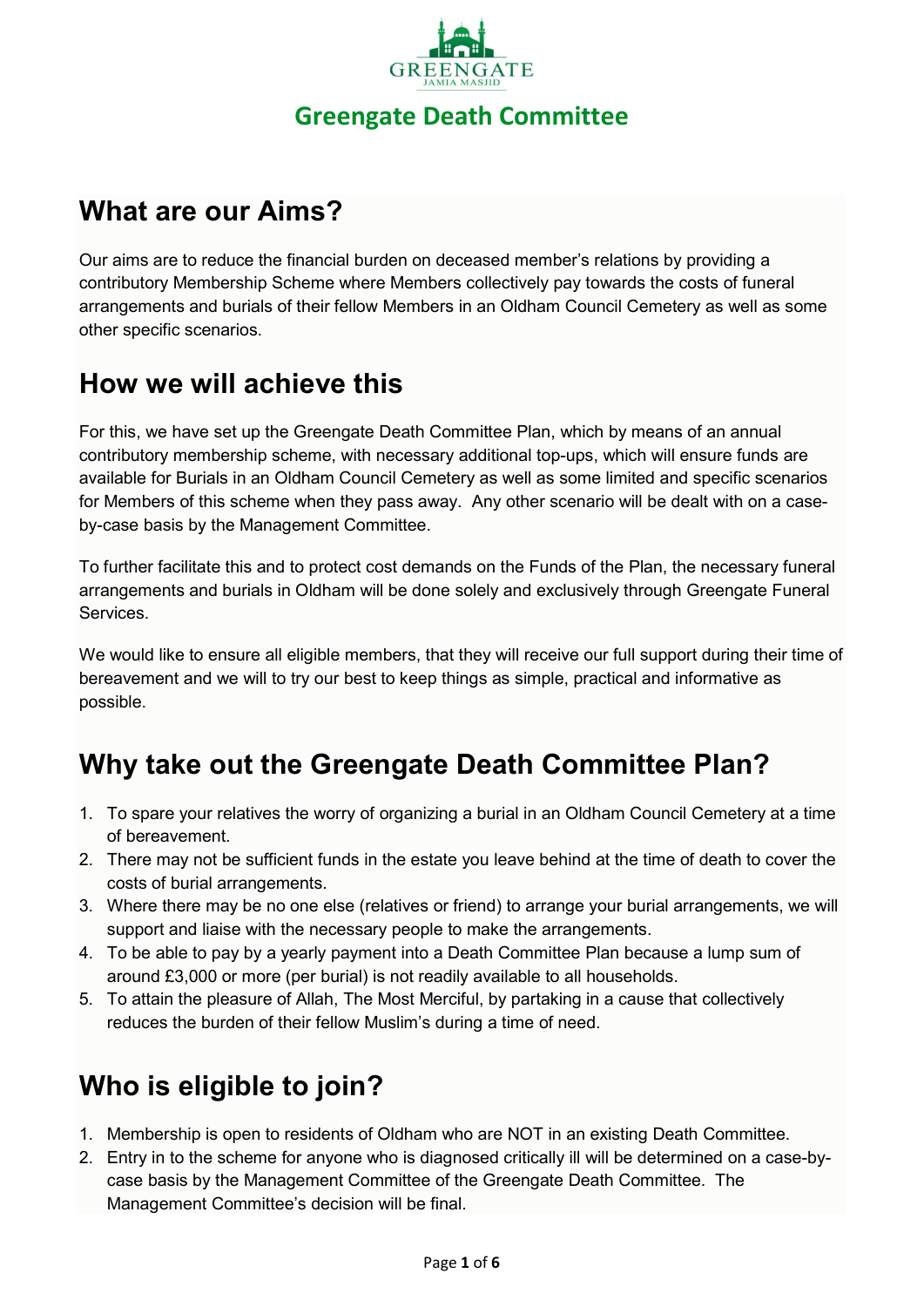

# Who is not eligible to join?

- 1. Anybody who is not a resident of Oldham.
- 2. Anybody who has already deceased before or on the date of application.

# What is covered?

## If Member's death occurs in the UK and burial is in Oldham

- 1. If death occurs in the UK and not in Oldham, Greengate Funeral Services will arrange for the transport of the body back to Oldham for Funeral preparation.
- 2. Burial Arrangements in accordance to the Muslim Faith arranged and managed solely and exclusively by Greengate Funeral Services.
- 3. Burial on the first opportunity to bury depending on cemetery opening times. Any unnecessary delays, which incur additional costs, will be at the deceased's families cost.
- 4. \*Oldham Council Cemetery Bill paid in full for standard Adult or Child plots (depending on availability).

## If Member's death occurs abroad and burial is in Oldham

Members MUST obtain suitable and adequate travel insurance before traveling abroad that will, in the unfortunate case of death whilst traveling abroad cover the repatriation of a body and all associated costs back to the UK for their own body or in the case of Family Membership the body of others who are part of their Membership plan.

- 1. Collection of body from a UK Airport and transport back to Oldham.
- 2. Burial arrangements in accordance to the Muslim Faith arranged and managed solely and exclusively by Greengate Funeral Services.
- 3. Burial on the first opportunity to bury depending on cemetery opening times. Any unnecessary delays, which incur additional costs, will be at the deceased's families cost.
- 4. \*Oldham Council Cemetery Bill paid in full for standard Adult or Child plots (depending on availability).

## If Member's death occurs in the UK and burial is in Pakistan

- 1. Transport and arrangement to Manchester airport for the body by Greengate Funeral Services.
- 2. Funeral arrangements in accordance to the Muslim Faith arranged and managed solely and exclusively by Greengate Funeral Services.
- 3. All associated costs thereafter are the responsibility of the member's relatives abroad.
- 4. \*One economy class return plane ticket covered for one person accompanying the body.

\* Valid official invoices need to be submitted to Greengate Death Committee and payment will be paid direct to the service provider by Greengate Masjid Death Committee.

## If Member's death occurs in Pakistan and burial is in Pakistan

Members MUST obtain suitable and adequate travel insurance before traveling abroad that will in the unfortunate case of death whilst traveling abroad cover the funeral and burial of a body and all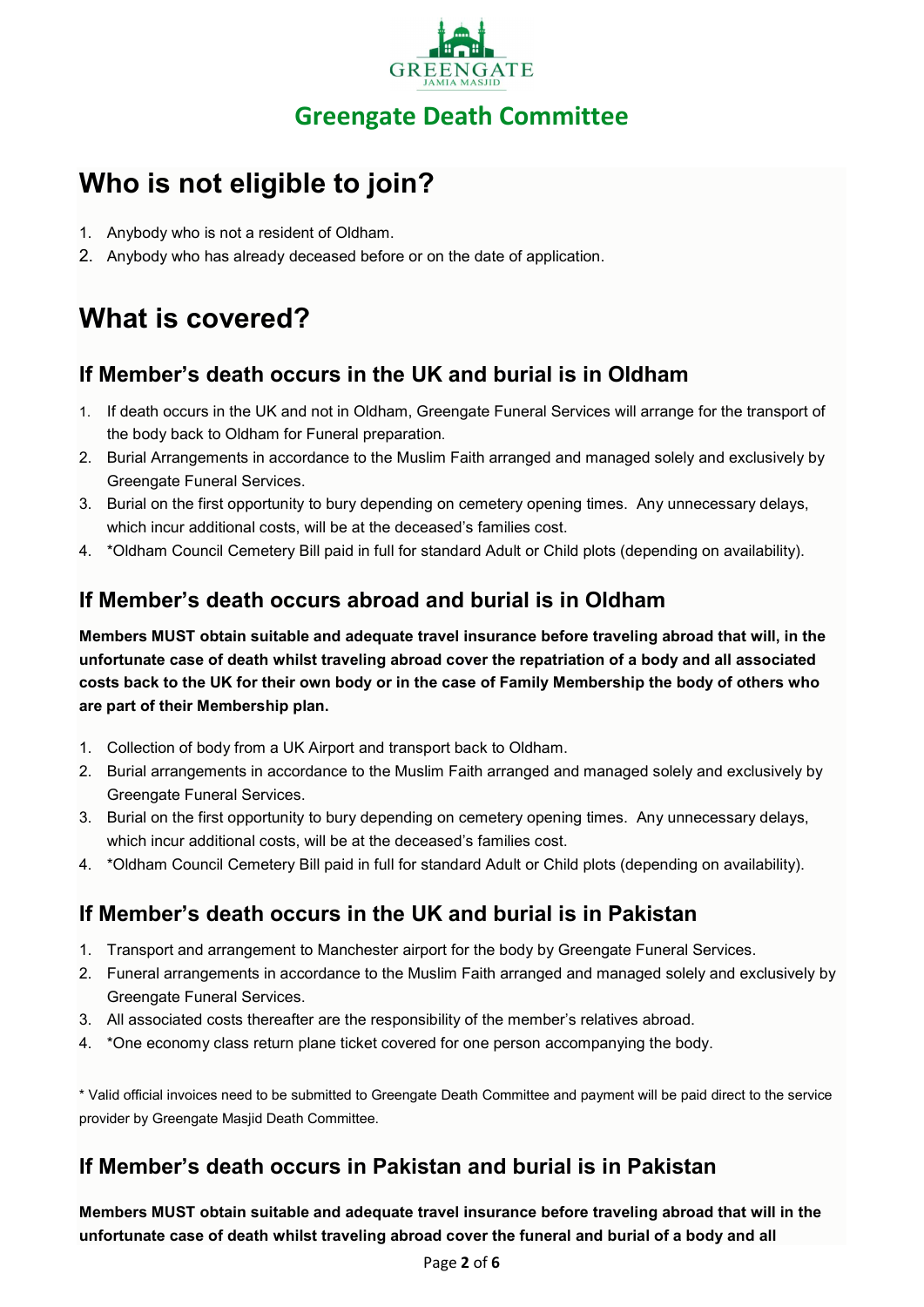

## Greengate Death Committee

associated costs abroad for their own body or in the case of Family Membership, the body of others who are part of their Membership plan.

1. \*Where nobody is available in the country of death to arrange the funeral of the member who was traveling alone, One economy class return plane ticket covered for the person going to to make those arrangements where necessary.

#### If Member's death occurs abroad (Not Pakistan) and burial is in that or any other country

Members MUST obtain suitable and adequate travel insurance before traveling abroad that will in the unfortunate case of death whilst traveling abroad cover the funeral and burial of a body and all associated costs abroad for their own body or in the case of Family Membership, the body of others who are part of their Membership plan.

1. \*Where nobody is available in the country of death to arrange the funeral of the member who was traveling alone, One economy class return plane ticket covered for the person going to make those arrangements where necessary.

Any other scenario that is not mentioned above will need to apply for assistance through the Greengate Funeral Fund and meet the eligibility criteria for that fund.

\* Valid official invoices need to be submitted to Greengate Death Committee and payment will be paid direct to the service provider by Greengate Masjid Death Committee.

# What is not covered?

For Clarity and to avoid misunderstanding, the Greengate Death Committee Plan does NOT cover anything else or any scenario that is NOT described in the section "What is covered?"

It specifically does not cover any costs of items such as, but not limited to:

Any form of Autopsy;

Any form of Medical scans;

Any form of Reports;

Any legal processes of any kind;

Any Administration fees;

Any Registration Fees;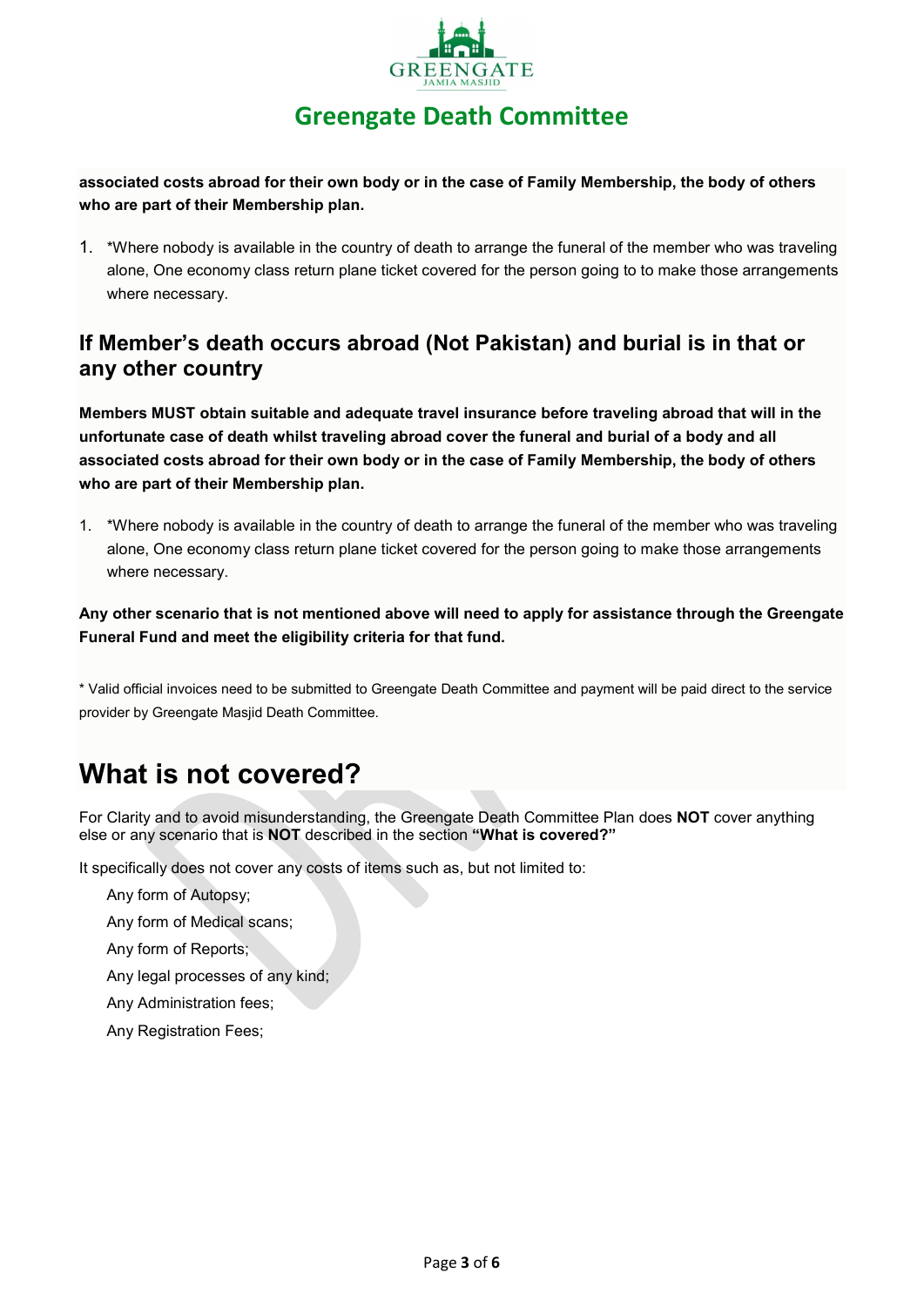

# Membership for 1<sup>st</sup> June 2021 to 31<sup>st</sup> May 2022

| <b>GREENGALE</b>                                                                                                                                                                                                                         |                       |                           |
|------------------------------------------------------------------------------------------------------------------------------------------------------------------------------------------------------------------------------------------|-----------------------|---------------------------|
| <b>Greengate Death Committee</b>                                                                                                                                                                                                         |                       |                           |
| Membership for 1 <sup>st</sup> June 2021 to 31 <sup>st</sup> May 2022                                                                                                                                                                    |                       |                           |
| We have two types of Memberships to meet the needs of eligible Members.                                                                                                                                                                  |                       |                           |
| Documentary Proof of relationship for spouses and children under 18 will be required by way of Marriage<br>Certificates for spouse(s); Birth Certificates, Legal Adoption Certificates for children/step-children.                       |                       |                           |
| <b>Membership Type</b>                                                                                                                                                                                                                   | Membership Membership | Joining Fee   Renewal Fee |
| <b>Family Membership - Comprising of:</b>                                                                                                                                                                                                |                       |                           |
| The Joining Adult Member,<br>His Spouse through Marriage,<br>Their Children up to their 18th Birthday (Through Birth, Step-Children through Marriage and Legal<br>adoption of the Main Adult Member) ALL who MUST be resident in Oldham. | £250                  | £150                      |
| Individual Membership - Comprising of:                                                                                                                                                                                                   | £125                  | £50                       |
| The Joining Adult Member only                                                                                                                                                                                                            |                       |                           |

#### All Membership Joining Fees and Membership Renewal Fees MUST be paid in full by the 31st of May of EACH year otherwise Membership of the Greengate Death Committee Plan will not apply or renew.

#### If any Member marries or moves out of Oldham their membership continues only up to the next renewal date.

Membership is subject to continuous renewal and is essentially a commitment for life. The nature of a Death Committee Plan is living members paying towards the costs of burial of the members who pass away. This is a newly formed Death Committee Plan starting from nothing and does not have the luxury of a large established Fund. For these reasons, If the overall funds of the Greengate Death Committee Plan is below £20,000 additional FUND TOP-UP FEES will be due PER PLAN and MUST be paid within 60 days of the request to pay.

Failure to pay any type of Membership Fee (Joining, Renewal or Fund Top-ups) on time and in full may result in cancellation of Membership but more importantly it limits the ability of the Death Committee Plan having immediate funds available in case of multiple deaths.

Any Cancelled membership will require a new Membership if the leaving Member requires re-entry into the scheme and the Joining Membership Fees at the time of joining will apply.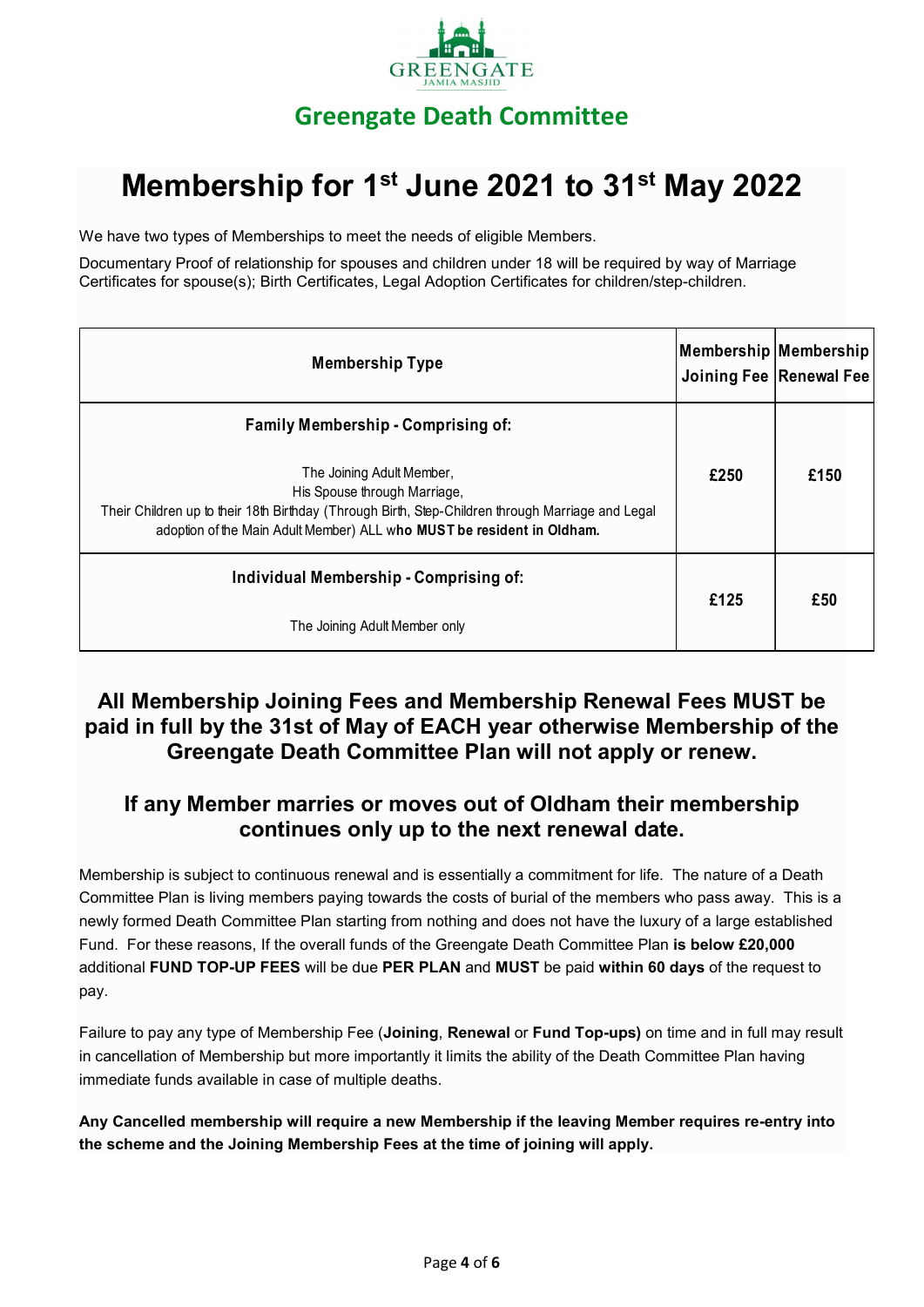

### Additional Rules

#### 1. Membership

#### 1.1. Joining the scheme

- 1.1.1 All eligible applicants will need to apply for Membership by way of an official application form or through an online form on the Greengate Death Committee page of the Greengate Jamia Masjid website. Applicants will need to provide proof of ID, proof of address and in the case of Family Membership, Proof of Relationship to the Main Applicant. Applicants will also need to pay the Joining Fees In Full and On Time.
- 1.1.2 Membership of the Greengate Death Committee Plan runs on a year-by-year basis. It commences on the 1st of June of each year and expires on the 31st of May of the following year requiring renewal by way of payment for the consecutive year's Membership Renewal Fees.
- 1.1.3 The Management Committee of the Greengate Death Committee reserve the right to ask for any other supporting evidence they deem necessary if no clear relationship can be established through the proofs provided.
- 1.1.4 Any change in circumstance are the responsibility of Applicant(s)/Member(s) and must be notified to the Management of the Greengate Death Committee Plan at the earliest convenience of the Applicant(s)/Member(s).

#### 1.2. Membership Joining Fees, Membership Renewal fees and Fund Top-Up Fees

- 1.2.1 No Membership of the Greengate Death Committee Plan starting on the 1st of June is valid until ALL fees are paid in full and on time by midnight of the previous day, being the 31st of May of that same calendar year.
- 1.2.2 Every Member shall have to renew his/her Membership within 28 days BEFORE the Membership expiry date by way of payment of the Full Fees before the deadline expires.
- 1.2.3 When Funds drop below £20,000, the Management Committee of the Greengate Death Committee Plan will request additional funds (Fund Top-Up Fees) to be paid PER PLAN to ensure immediate availability of funds for any Funerals and/or Burials. Fund Top-Up Fees are separate to the Membership Joining Fees and Membership Renewal Fees.
- 1.2.4 Payment of Membership Joining Fees, Membership Renewal fees, Fund Top-up Fees and any other fees, charges or cost(s) and their payment In Full and On Time is a conditional requirement of Membership of the Greengate Death Committee Plan and they MUST be paid in full by Midnight of any deadline given at the time of request.
- 1.2.5 Failure to pay any type of fee, charge or cost(s) requested by the due deadline may result in a forfeit of membership. For this reason any issues causing delay of payment must be informed to the Management Committee of the Greengate Death Committee Plan at the Member's earliest convenience.

#### 1.3. Individual Membership and issues that affect it.

1.3.1 Applicants who join using the Individual Membership will only be covered for themselves when membership commences. If the Member marries or moves out of Oldham, they must inform the Management Committee of the Greengate Death Committee Plan who will advise on their status of membership.

#### 1.4. Family Membership eligibility and issues that affect it.

- 1.4.1 Applicants, as long as they meet the eligibility criteria, who join using the Family Membership will be covered as the Main Adult member for themselves when membership commences.
- 1.4.2 The Spouse, where applied for, of the Main applicant on a Family Membership is also eligible to be added as the Spouse Member as long as they meet the eligibility criteria and will be covered once membership commences.